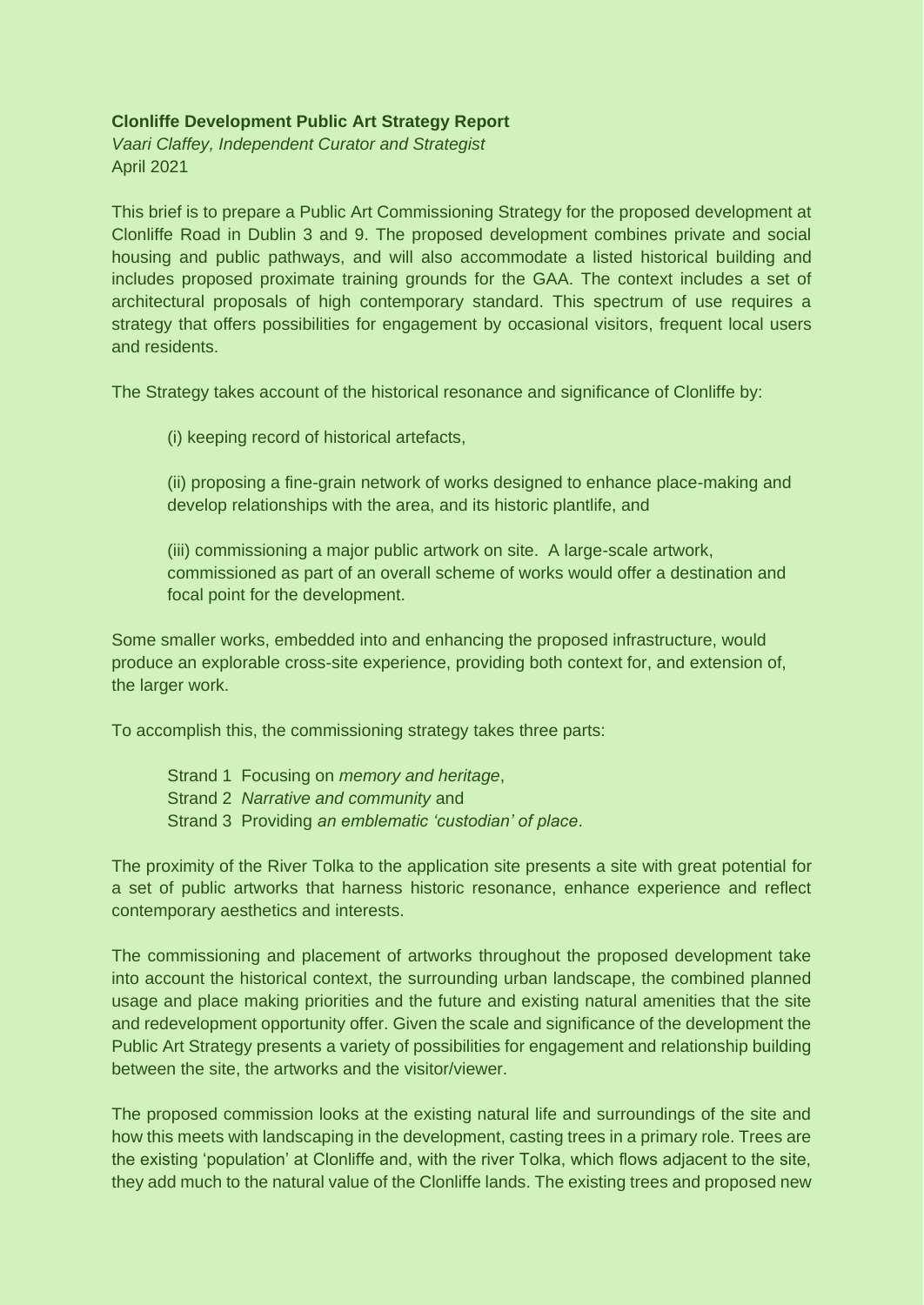planting will be met by a series of newly commissioned artworks, which will reflect contemporary thinking in both production and delivery, as is central to the architectural tone of the development. This will be achieved by commissioning artists by invitation, to tender to a specific brief (rather than by open competition), as reflected in National Public Art Commissioning guidelines.

The Public Art Commissioning Approach for this site proposes the following 3 strands:

- An archival document/record of the historical artefacts on site as they currently exist.
- A fine-grain intensification of the public/place making value of the planting onsite by an enhanced 'tagging' of trees and plants.
- A sympathetic but dramatic moment of focus on a specific tree onsite, which will be metaphorically nominated as a 'representative' of the tree population.

Underscoring all three strands is an emphasis on artistic thinking at a macro and micro level across the site. The commissions will be embedded within the overall strategy. Health and safety, anti-vandalism and feasibility will be front-loaded as concerns with all works.

All three strands will be overseen by a visual arts curator and strands 2 and 3 may be commissioned from the same artist. It is proposed that the commissioning incorporates an artists residency on site during production of the works.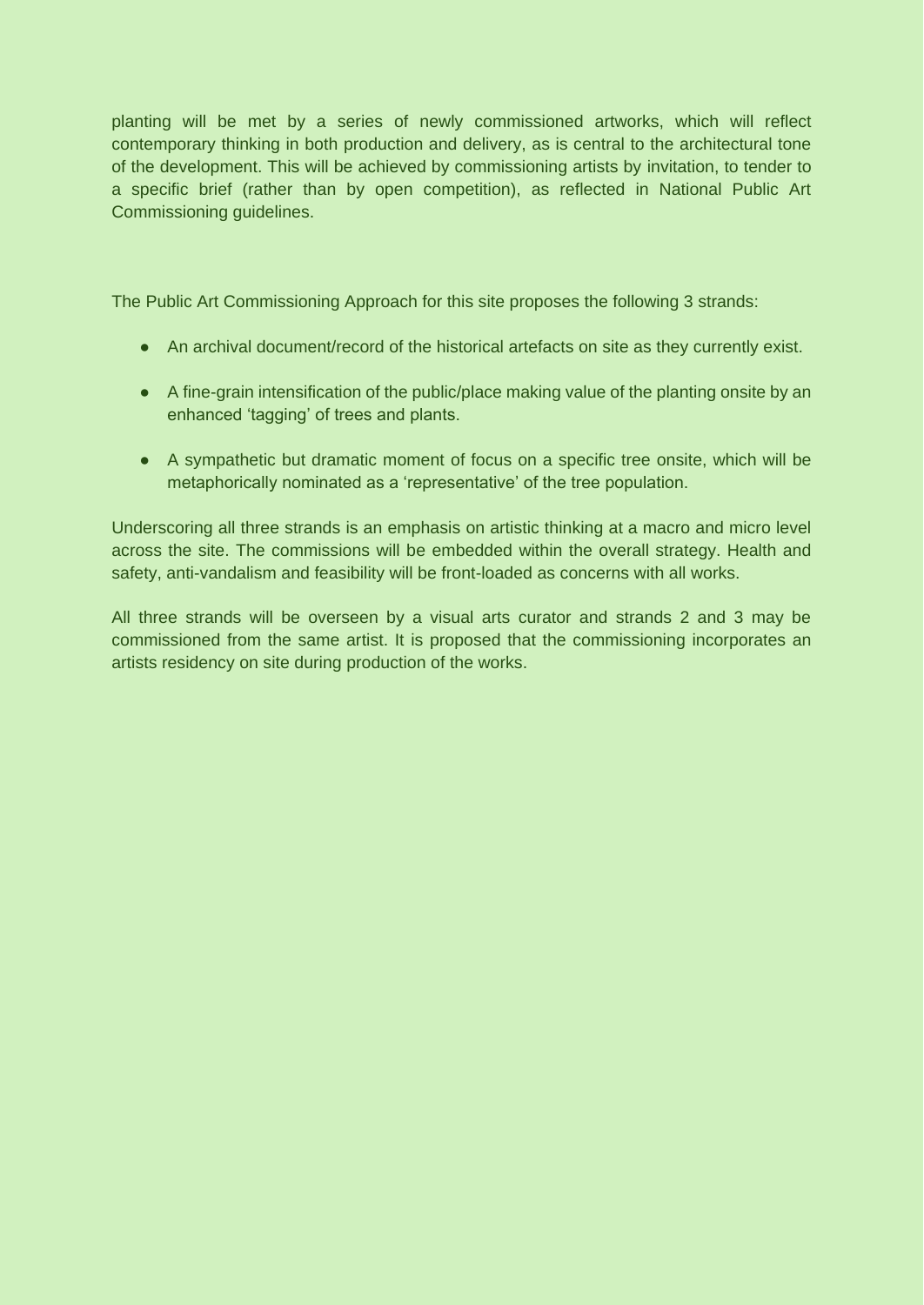#### **Strand 1** *An Archive Box*

Given the extraordinary collection of artefacts on site and their imminent redistribution, Strand 1 of this proposal involves the annotated recording and preservation of the artefacts currently on site, at the seminary building in particular. This will take the form of a single volume artefact, in the form of a book or folder, prepared in collaboration with the architect, curator and artist/designer, after the removal of artifacts by the church. The archive will be presented to the appropriate National Museum, under advice from Dublin City Council Heritage Office, and consideration will be given to holding a copy on site and online. Consideration will also be given to building a display unit for this archive box using materials recovered from the site during development.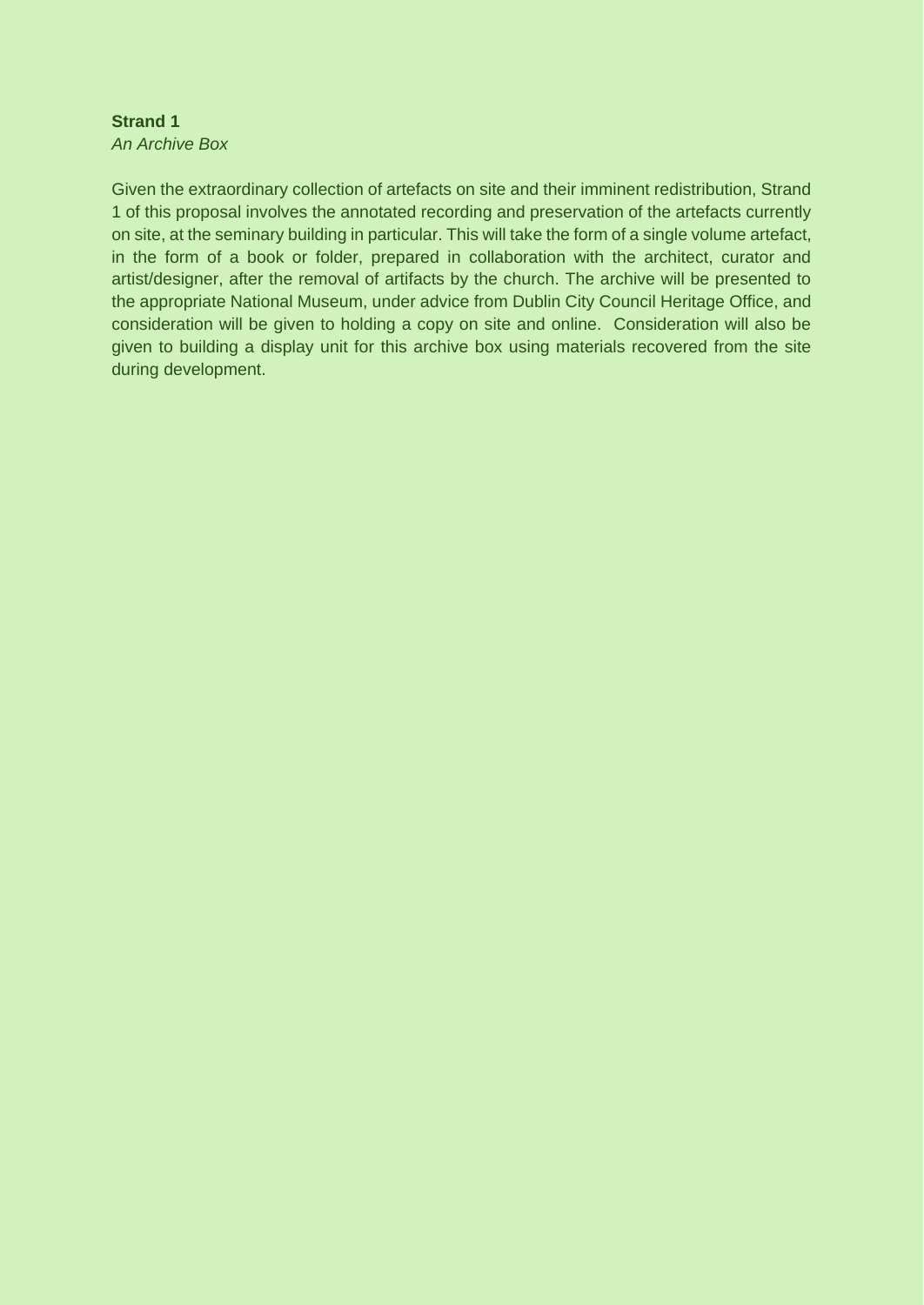# **Strand 2**

### *Enhanced Tree and Plant Labelling*

Existing trees on the site have already been tagged with small metal tags as is usual as a function of audit for the planting. In collaboration with NMP Landscape, this Strand will involve commissioning and producing a series of enhanced 'tags' for trees and plants across the site, providing information, context and occasional snippets of related narrative (examples below).

The artist, in collaboration with the Landscape Architects and the Wayfinding Strategy will produce a readable, engaging set of signs which will serve to enhance the experience of the flora on site for the viewer/visitor. This tagging will be extended to certain spots on the site where particular wildlife may be seen, such as a kingfisher at the river. The set of tags across the site will serve as 'fascia' or connective tissue, building an intimacy of place for users, and acting as a backdrop and context for the larger commission in Strand 3.

Sample information and narratives for inclusion on enhanced tags:

### **Example 1**

General information on trees:

*'Wise old mother trees feed their saplings with liquid sugar and warn the neighbors when danger approaches. Reckless youngsters take foolhardy risks with leafshedding, light-chasing and excessive drinking.'<sup>1</sup>*

### **Example 2**

Specific Species related information:

*Salix or Willow Tree: Willow tree blossoms are 'perfect' in that they are complete flowers, containing both male and female flower parts.*

### **Example 3**

l,

Narrative sample of tree-related folklore:

*Irish folklore tells the story of Labhraidh Loinseach, the King of Leinster who had the ears of a horse. The king's ears were a dark secret and every barber who cut his hair was sentenced to death afterwards. One such barber was the son of a widow and she begged for him to be spared. The king agreed on the condition that he never tell a living soul. The barber whispered the truth to a willow tree. Some time later this willow was made into a harp. When the harp was played at court it cried out 'The King Has Horse's Ears!'*

<sup>1</sup> Grant, Diàna Markosian, Richard. "Do Trees Talk to Each Other?" *Smithsonian Magazine*, https://www.smithsonianmag.com/science-nature/the-whispering-trees-180968084/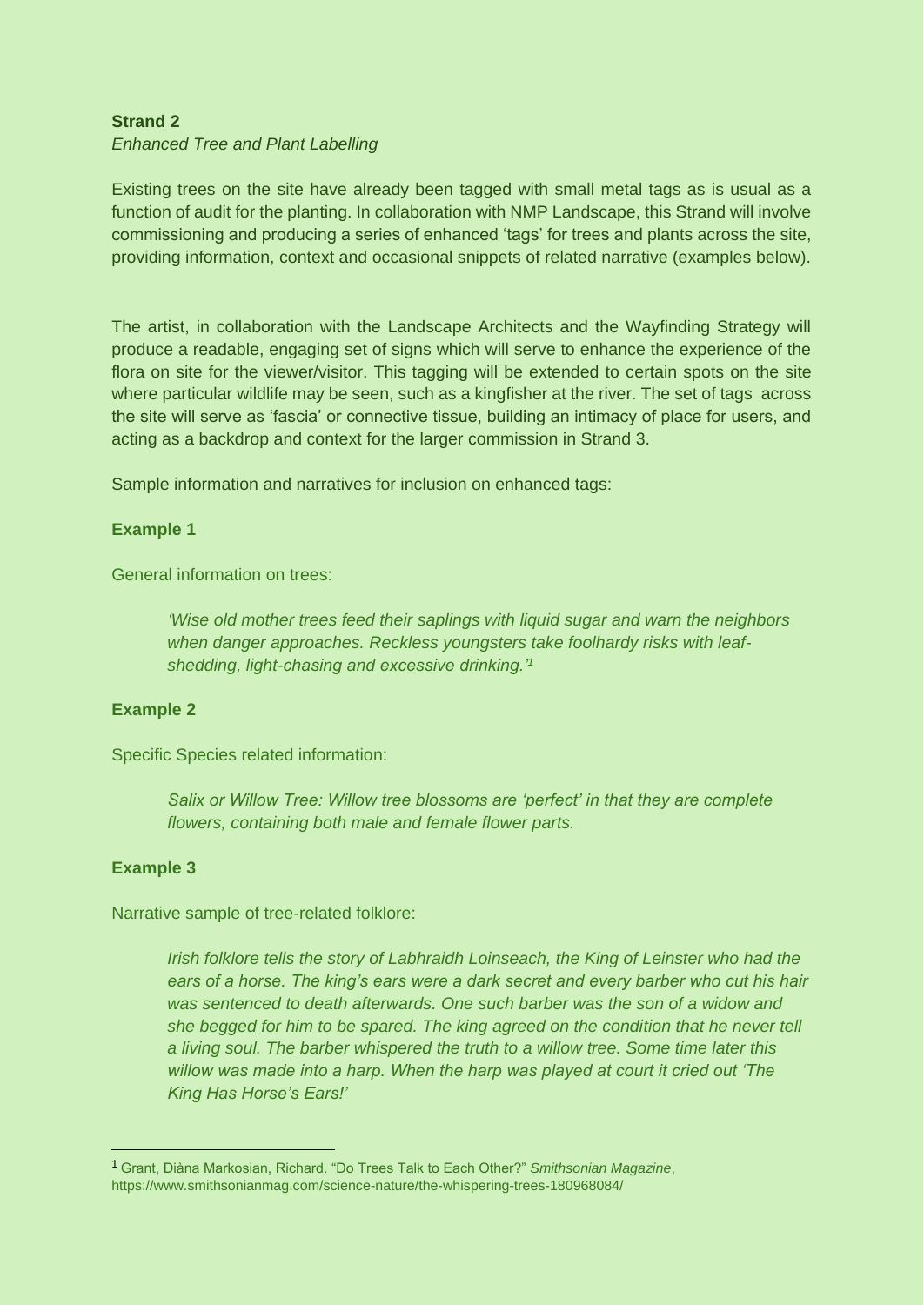

Sample tree tag with minimal information



Sample Text: *Ideally Some Sunshine Would Touch Your Face Here*  Postcard 2018 © Laure Prouvost